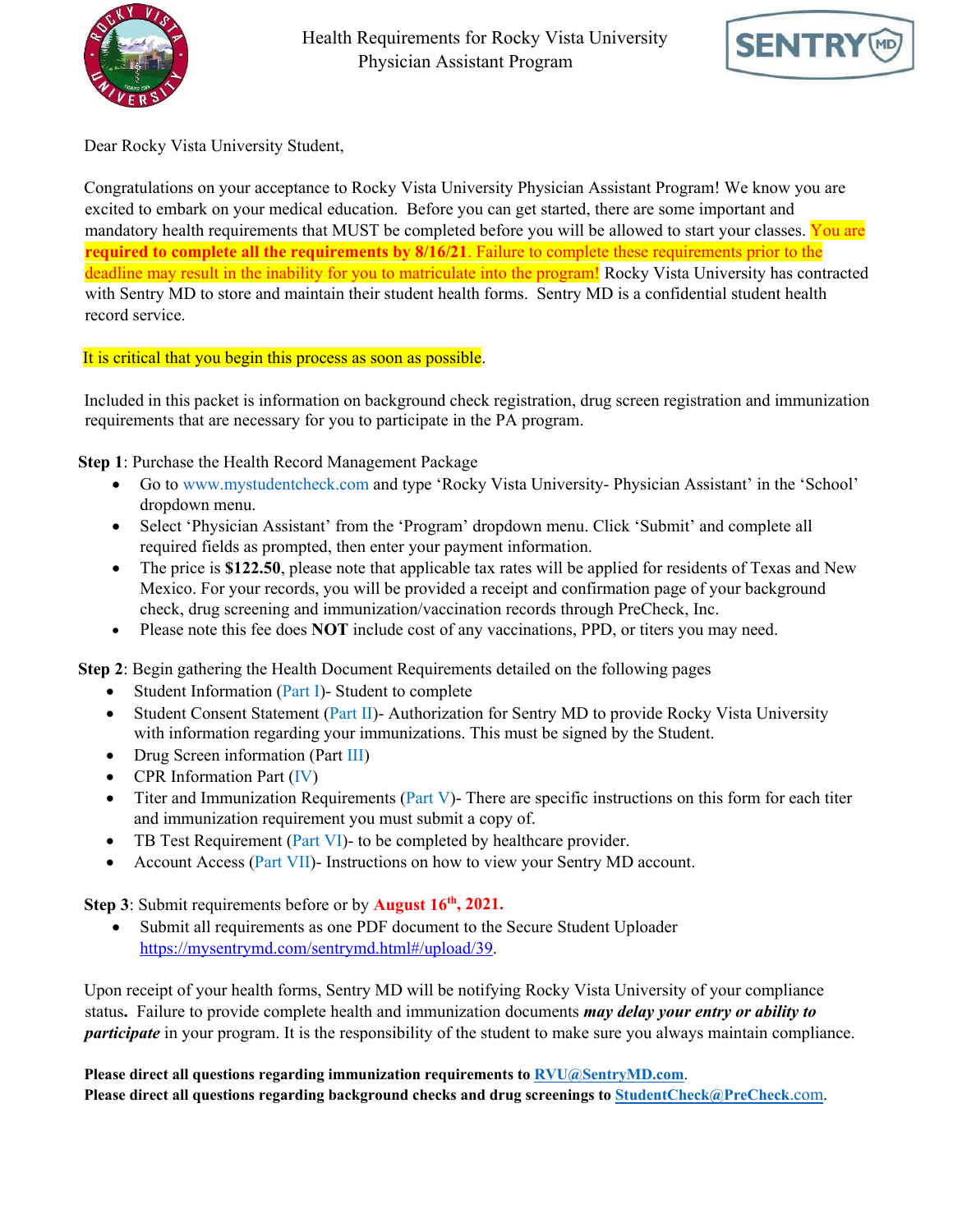



## **PART I STUDENT INFORMATION** *| this must be completed by the Student.*

| <b>Last Name:</b>                 | <b>First Name:</b>    |
|-----------------------------------|-----------------------|
| DOB:                              | <b>Cell Phone:</b>    |
| <b>Student ID (Not Required):</b> | <b>Email Address:</b> |

## **PART II STUDENT CONSENT STATEMENT |** *This must be completed by the Student.*

I hereby authorize Rocky Vista University and Sentry MD to release copies of my official student record, which may include any or all the following items for the purpose of matriculation and clinical rotations.

| <b>DOCUMENTS/INFORMATION PERMITTED FOR RELEASE</b> |                                                      |  |  |  |
|----------------------------------------------------|------------------------------------------------------|--|--|--|
| <b>Immunization records</b>                        | <b>Demographic and Emergency Contact Information</b> |  |  |  |
| <b>Background check</b>                            | <b>HIPPA Training Certification</b>                  |  |  |  |
| <b>Drug Screening results</b>                      | <b>Blood Borne Pathogen Certification</b>            |  |  |  |
| <b>BLS/ACLS/PALS</b>                               | <b>OSHA Certification</b>                            |  |  |  |
| <b>Driver's License</b>                            |                                                      |  |  |  |
| <b>Health Insurance</b>                            |                                                      |  |  |  |
| <b>Malpractice Insurance</b>                       |                                                      |  |  |  |
| <b>EDUCATIONAL RECORDS MAY BE RELEASED TO:</b>     |                                                      |  |  |  |
|                                                    |                                                      |  |  |  |

*Clinical Rotations Sites as assigned by the Rocky Vista University PA Program* 

I give permission to Rocky Vista University and Sentry MD to:

• Obtain all medical information necessary to complete this form.

\_\_\_\_\_\_\_\_\_\_\_\_\_\_\_\_\_\_\_\_\_\_\_\_\_\_\_\_\_\_\_\_\_\_\_\_\_\_ \_\_\_\_\_\_\_\_\_\_\_\_\_\_\_\_

\_\_\_\_\_\_\_\_\_\_\_\_\_\_\_\_\_\_\_\_\_\_\_\_\_\_\_\_\_\_\_\_\_\_\_\_\_\_ \_\_\_\_\_\_\_\_\_\_\_\_\_\_\_\_\_

- Release my medical information for the purpose of fulfilling clinical requirements.
- I have reviewed the immunization history for completeness and agree to release the information provided on the Rocky Vista University Immunization Transcript to authorized members of the Rocky Vista University PA Program and staff of cooperating agencies, as may be required.

Student Signature Date of Birth

Student Name (Print) Date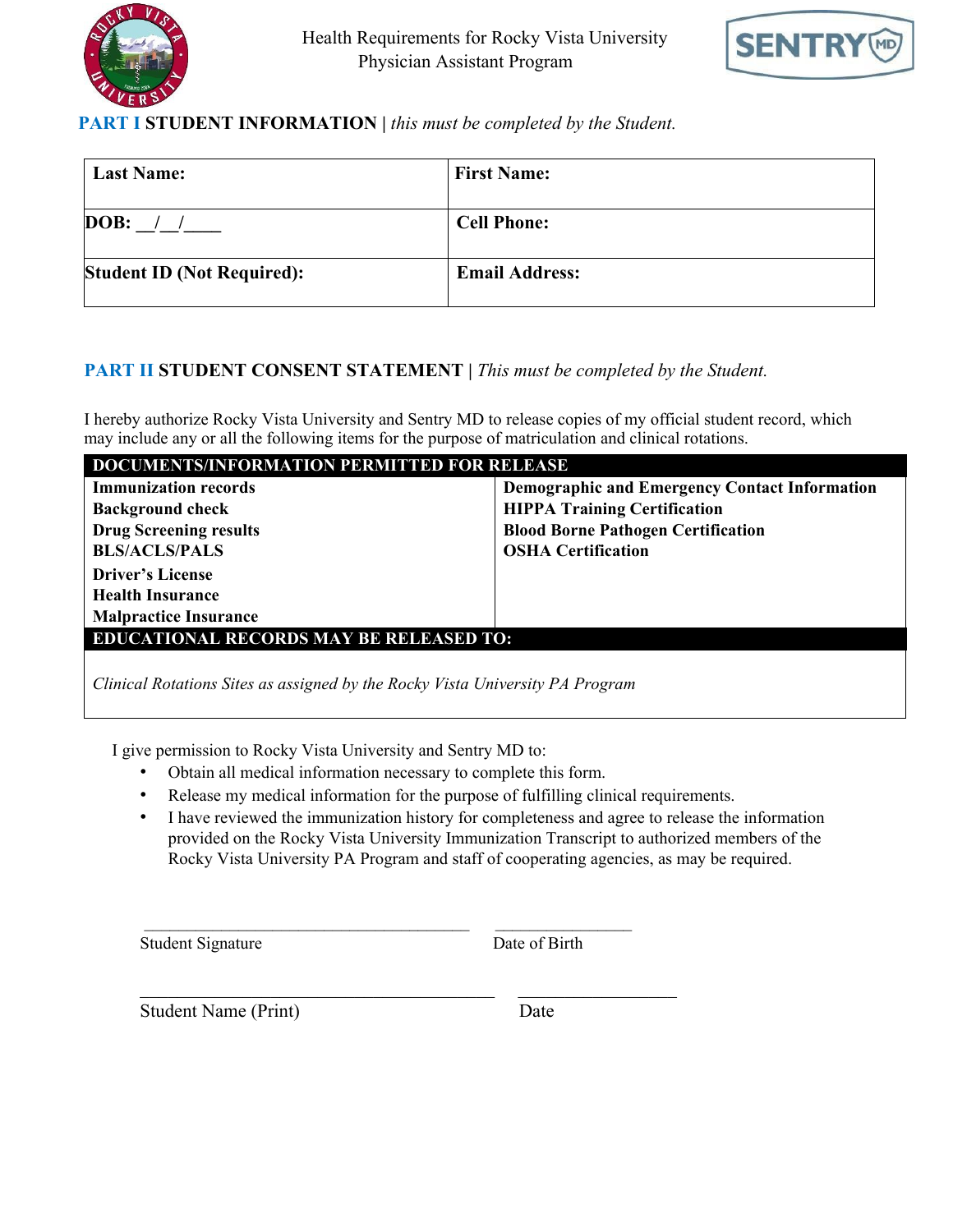



# **PART III DRUG SCREEN |** *This must be completed by the Student.*

## **Drug Screening:**

You must pre-register for drug screen collections before heading to a collection lab.

- If paying by credit card, you will be rerouted to pre-register for your drug screen.
- If paying by money order, you will be emailed instructions to obtain your drug screen once payment has been received.

*Note on Drug Screen Collection Pre-Registration and Appointments*: This process only preregisters you for a drug screen and does not set up an appointment time with the collection site. Collection sites have different policies on setting up appointments for drug screening. For your convenience, we recommend calling the chosen collection site ahead of time to set up an appointment. It is also your responsibility to pre-register and complete the drug screen within the time frame required by the school. For most students, the Electronic Chain of Custody (ECOC) process will register them to a collection site instantly; however, the location of some students may require us to mail a paper Chain of Custody Form to get you to a collection site close to your location. We encourage you to pre- register with enough time to allow mailing time, if needed.

*\*PA students will be required to complete an additional drug screen and criminal background check prior to the start of clinical rotations*

Please reach out to [StudentCheck@PreCheck.com](mailto:StudentCheck@PreCheck.com) with questions regarding background check and drug screenings.

## **PART IV CPR |** *This must be completed by the Student.*

**BLS for Health Care Provider CPR:** Only the American Heart Association BLS for HealthCare Provider Course is accepted. Please submit a copy of your CPR card **(Front and Back) or E-certificate with verification code.** *Certification must not expire prior to May 31st, 2022***.** If your current certification expires before this date, you will need to take the course again (even if currently not expired).

Return your completed forms by uploading them as ONE PDF to the Secure Student Uploader at [https://mysentrymd.com/sentrymd.html#/upload/39.](https://mysentrymd.com/sentrymd.html#/upload/39)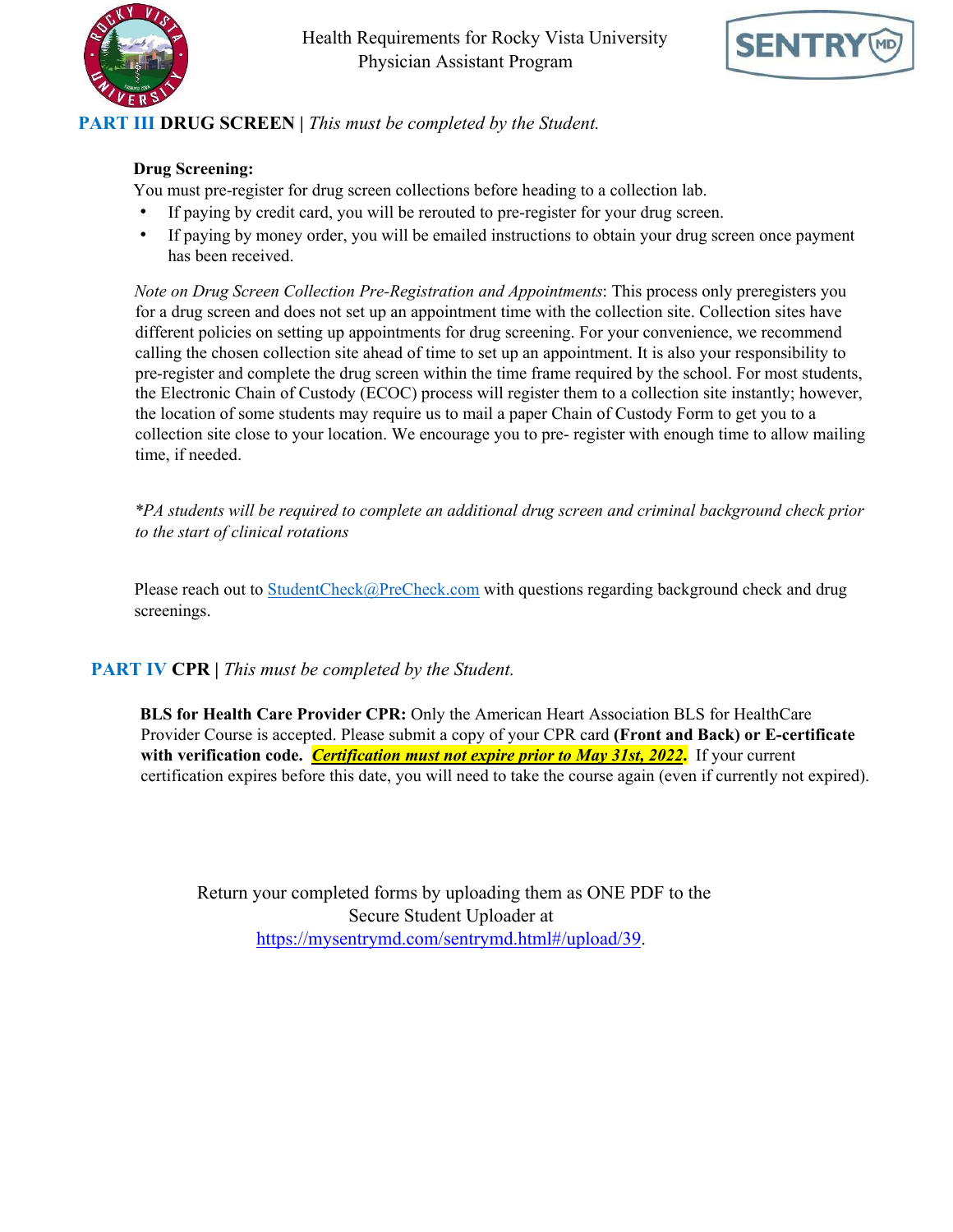



**PART V TITER AND IMMUNIZATION REQUIREMENTS|** *You will need to obtain copies of all requirements listed below and submit them to Sentry MD as ONE PDF document to the Secure Student Uploader at [https://mysentrymd.com/sentrymd.html#/upload/39.](https://mysentrymd.com/sentrymd.html#/upload/39)*

The following titers (blood draw) **and** vaccines are **MANDATORY**: *Submit documentation of each item.*

The Program does not accept previous childhood immunization record as proof of meeting this requirement. You must submit a QUANTITATIVE lab report (with lab value and reference range) that shows you are immune (positive antibody titer) to each of the following.

### **Mandatory Titers:**

- **HEP B Surface Antibody (NOT IgM)-** Submit a copy of your titer lab report showing the numerical result and reference range.
- **MMR IgG Titers (NOT IgM) -** Submit a copy of your 3 separate titer lab reports for Measles (Rubeola), Mumps and Rubella showing the numerical result and reference range.
- **Varicella IgG Titer (NOT IgM)** (Chicken Pox)- Submit a copy of your titer lab report showing the numerical result and reference range.

*If* you have a nonreactive or negative titer to any of the above, you must follow-up with your healthcare provider immediately to discuss boosters or a full repeat series before retesting the titer. You will not be considered in compliance until proof of immunity by titer has been sent into Sentry MD.

• Submit documentation of all follow-up vaccines/boosters as you complete them. Repeat titer needs to be drawn 4 to 6 weeks after the booster or completed series.

*If* you test as a non-converter to any of the diseases listed above, you will be required to sign a Waiver. Contact [RVU@SentryMD.com](mailto:RVU@SentryMD.com) for the non-converter form.

### **Mandatory Vaccines and Testing:**

**In addition to the above mandatory titer reports, you, must submit documentation of the following:** 

- **Tdap Vaccine** within last ten (10) years *TD booster NOT accepted.*
- **Influenza Vaccination** (due each year during flu season).
- **Tuberculosis Screening** within 3 months of start of the program and then maintained annually.
	- o **A Two-Step TB Skin test OR a Blood Test will meet the TB requirement**.
		- o A Two-step skin test requires that an initial TST is administered and read within 48-72 hours, followed by a second TST that must be administered 7 to 21 days after the first test and then read 48-72 hours after.
		- o There are two available blood tests: A QuantiFERON or a T-Spot. A blood test can be completed instead of the two skin tests.

*If* any TB testing is **positive**, evaluation (and treatment, if indicated) must be completed in accordance with CDC guidelines.

- **COVID-19 Vaccination:** Must be **fully** vaccinated by 8/16/21
	- o Please note that the CDC recommends waiting 14 days before AND after receiving a COVID-19 dose to receive any other immunizations. TB testing can be performed at any point BEFORE COVID-19 vaccination, but at least 4 weeks AFTER COVID-19 vaccination. **It is important to keep this in mind as you plan to fulfill all requirements by the deadline.**

*The Program complies with the CDC recommendations for healthcare workers.*

Student Name:  $DOB$ :  $DOB$ : Student ID #: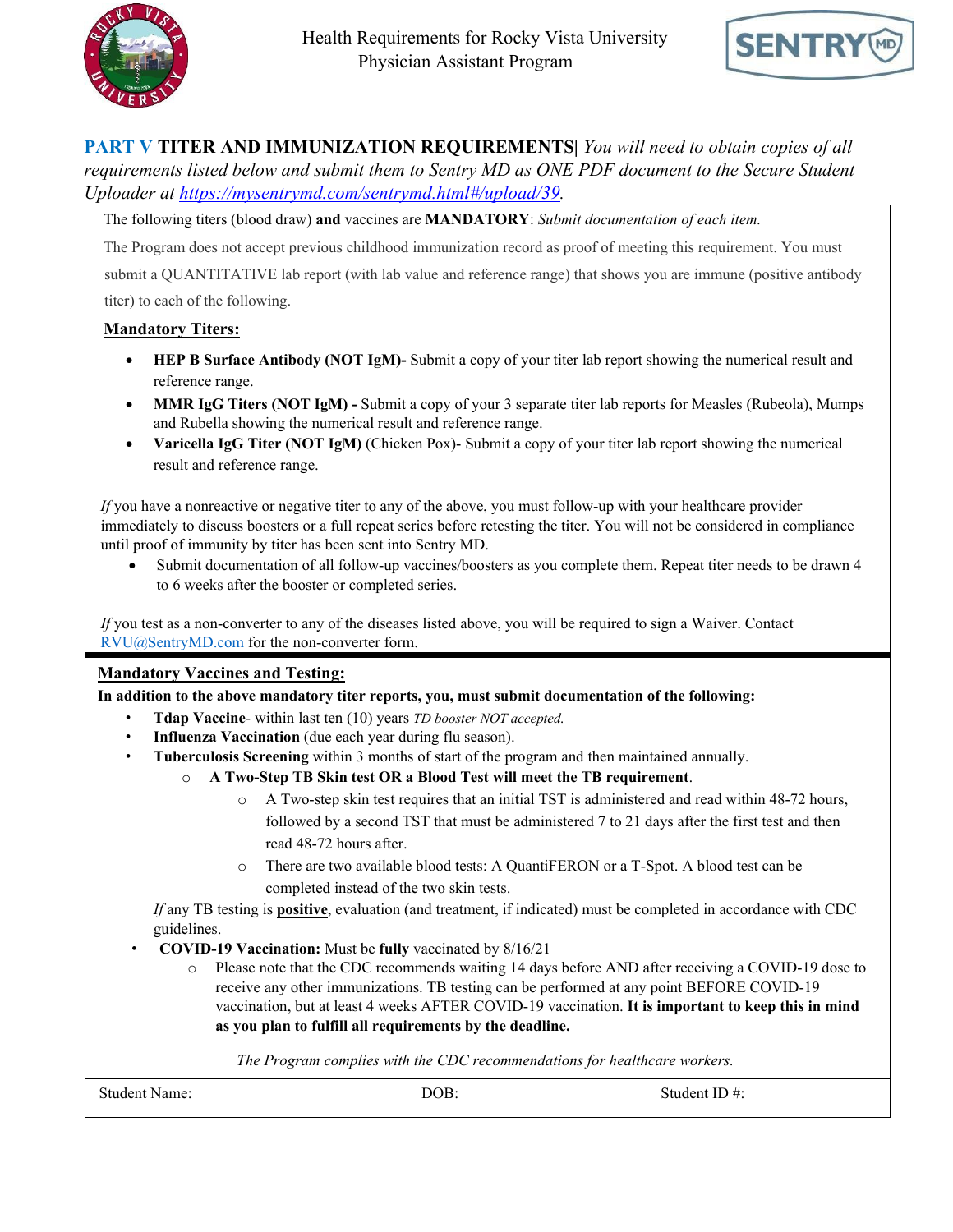



# **PART VI TB TEST |** *Please use the following form to document completion of Tuberculosis*

*screening.* 

| <b>Mantoux Tuberculin Skin Test Record Form</b>                                  |                                                        |                                   |      |  |
|----------------------------------------------------------------------------------|--------------------------------------------------------|-----------------------------------|------|--|
| <b>Patient Information</b>                                                       |                                                        |                                   |      |  |
|                                                                                  |                                                        |                                   |      |  |
|                                                                                  |                                                        |                                   |      |  |
|                                                                                  |                                                        |                                   |      |  |
| Have you ever had a positive PPD?                                                | No.                                                    | Yes                               | Date |  |
| Have you ever taken INH?                                                         | a No                                                   | Yes                               | Date |  |
| Have you ever received a BCG vaccine?                                            | in a No                                                | <b>Yes</b>                        | Date |  |
| Tuberculosis (PPD/TB) Skin Test Information:                                     |                                                        |                                   |      |  |
|                                                                                  |                                                        |                                   |      |  |
| Manufacturer/expiration date of PPD solution: __________________________________ |                                                        |                                   |      |  |
| <b>PPD Step One</b>                                                              | PPD Step Two (7 to 21 days after Read Date of PPD #1). |                                   |      |  |
| Date/time placed:                                                                | Date/time placed:                                      |                                   |      |  |
| Arm placed:                                                                      | Arm placed:                                            |                                   |      |  |
| PPD #1 Date/time read:                                                           | PPD #2 Date/time read:                                 |                                   |      |  |
| Finding: _________mm induration                                                  |                                                        | Finding: __________ mm induration |      |  |
| Name of reader:                                                                  | Name of reader:                                        |                                   |      |  |
|                                                                                  |                                                        |                                   |      |  |
| TB QuantiFERON gold Date (Blood test): Submit copy of lab report                 |                                                        |                                   |      |  |
| T-Spot Date (Blood test): Submit copy of lab report                              |                                                        |                                   |      |  |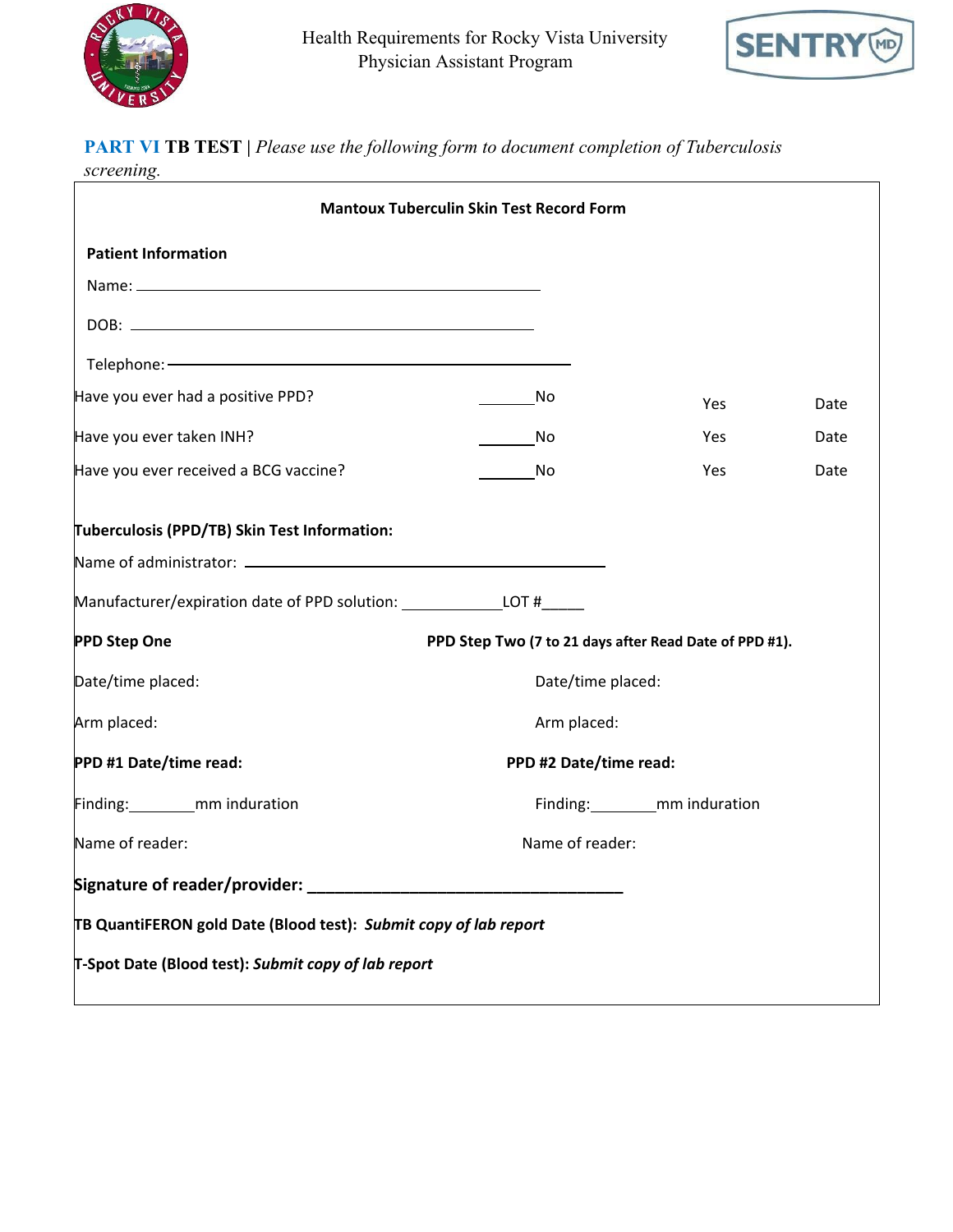

Health Requirements for Rocky Vista University Physician Assistant Program



# **Student Checklist**

- $\Box$  Student Information is complete (Part I)
- $\Box$  Authorization Consent form is signed by Student (Part II)
- $\Box$  You have registered for your Drug Screen (Part III)
- $\square$  Submit copy of BLS card (front/back) or E-certificate with verification code (Part IV)
- $\Box$  Submit copy of HepB Titer Quantitative Lab report (Part V)
- $\square$  Submit copy of MMR Titers Quantitative Lab reports (Part V)
- $\square$  Submit copy of Varicella Titer Quantitative Lab report (Part V)
- $\Box$  Submit copy of Tdap Vaccine (Part V)
- $\Box$  Submit copy of Influenza Vaccine (Part V)
- $\Box$  Submit copy of TB Test and TB Test Form (Part VI)
- **Submit your completed forms by 8/16/21** as ONE PDF to the Secure Student Uploader at [https://mysentrymd.com/sentrymd.html#/upload/3](https://mysentrymd.com/sentrymd.html#/upload)9.

## **Please email any questions you may have to RVU@SentryMD.com**

# **PART VII- ACCOUNT ACCESS**

Please note your account will only be available after you have registered and sent Part I of this packet into Sentry MD. Your account allows you to see your status and download/print documents that have been processed by Sentry MD. Please make sure to submit document requirements to the Upload link [https://mysentrymd.com/sentrymd.html#/upload/](https://mysentrymd.com/sentrymd.html#/upload)39 as you are not able to upload directly to your account, all documents are reviewed and processed prior to showing in your account *(Processing can take 24 to 48 hours)*.

### **Link to Sentry MD system:**

<https://mysentrymd.com/sentrymd.html#/home>

- 1. Enter your User ID: (email address in all lowercase)
- 2. Click on Set Password
- 3. Enter your email address (your User ID will be the email address you registered with in all lowercase)
- 4. You will be sent a token to your email address
- 5. Enter Token from email onto site
- 6. Create a Password
- 7. Click link to go to login screen.

Once you are logged into your account, you will note on the landing page how easy it is to see if you are compliant or not with the requirements for your program. A blue checkmark next to each of the requirements means you are compliant. Requirements without the blue checkmark indicate you are missing documentation these items need your attention.

In addition to viewing your status at any time, you can download and print your landing page checklist and any or all the documents you have submitted by clicking the Documents Button. Only documents that have completed processing will appear in your account, please note processing can take 48 business hours. We hope these tools help you stay on top of your status and keep you compliant with your program requirements.